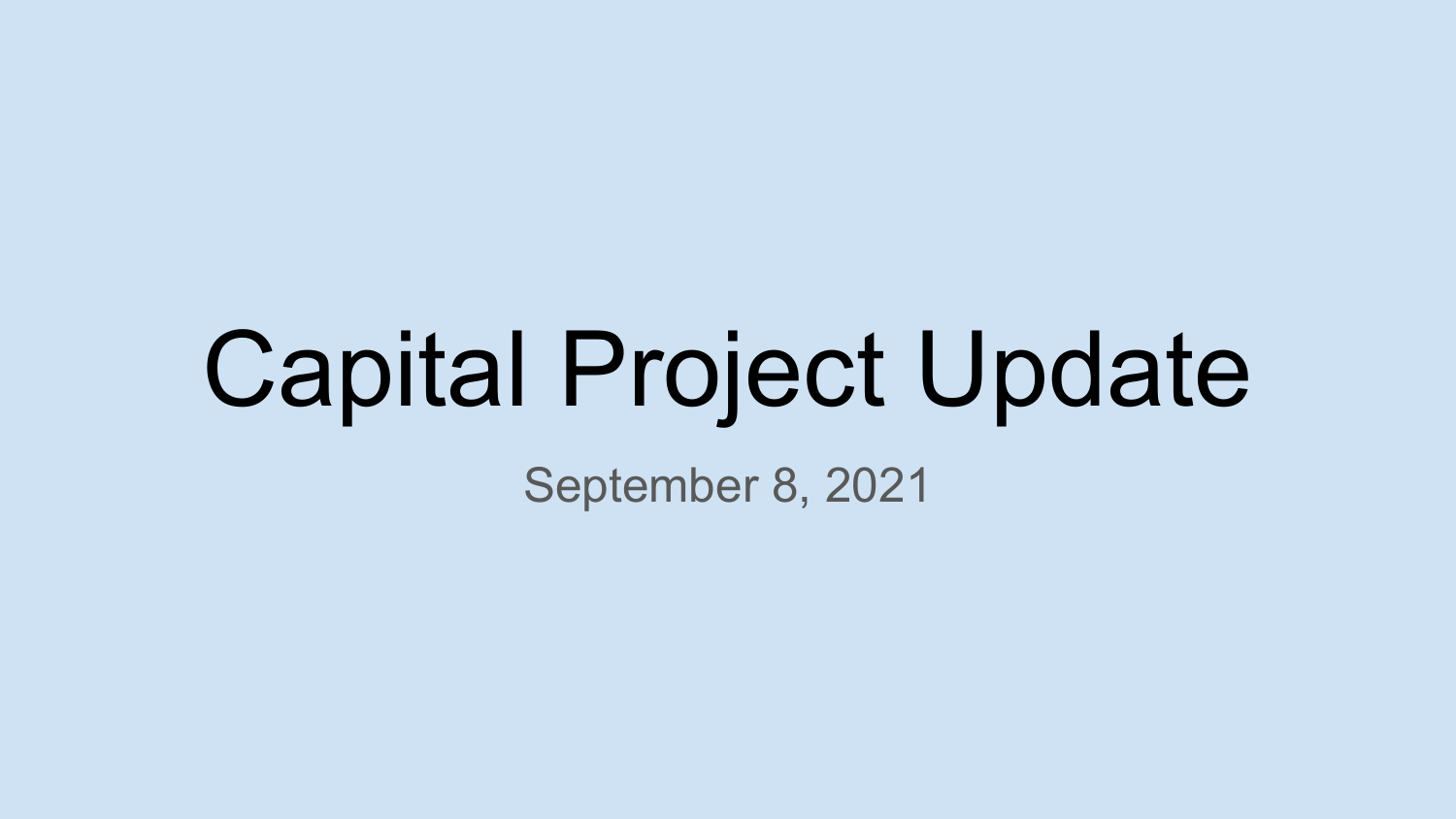### Process to Develop the Capital Project

- **1. Building Condition Survey**
- **2. Facilities Committee Meetings**
- **3. Meeting with Individual School Capital Project Committees**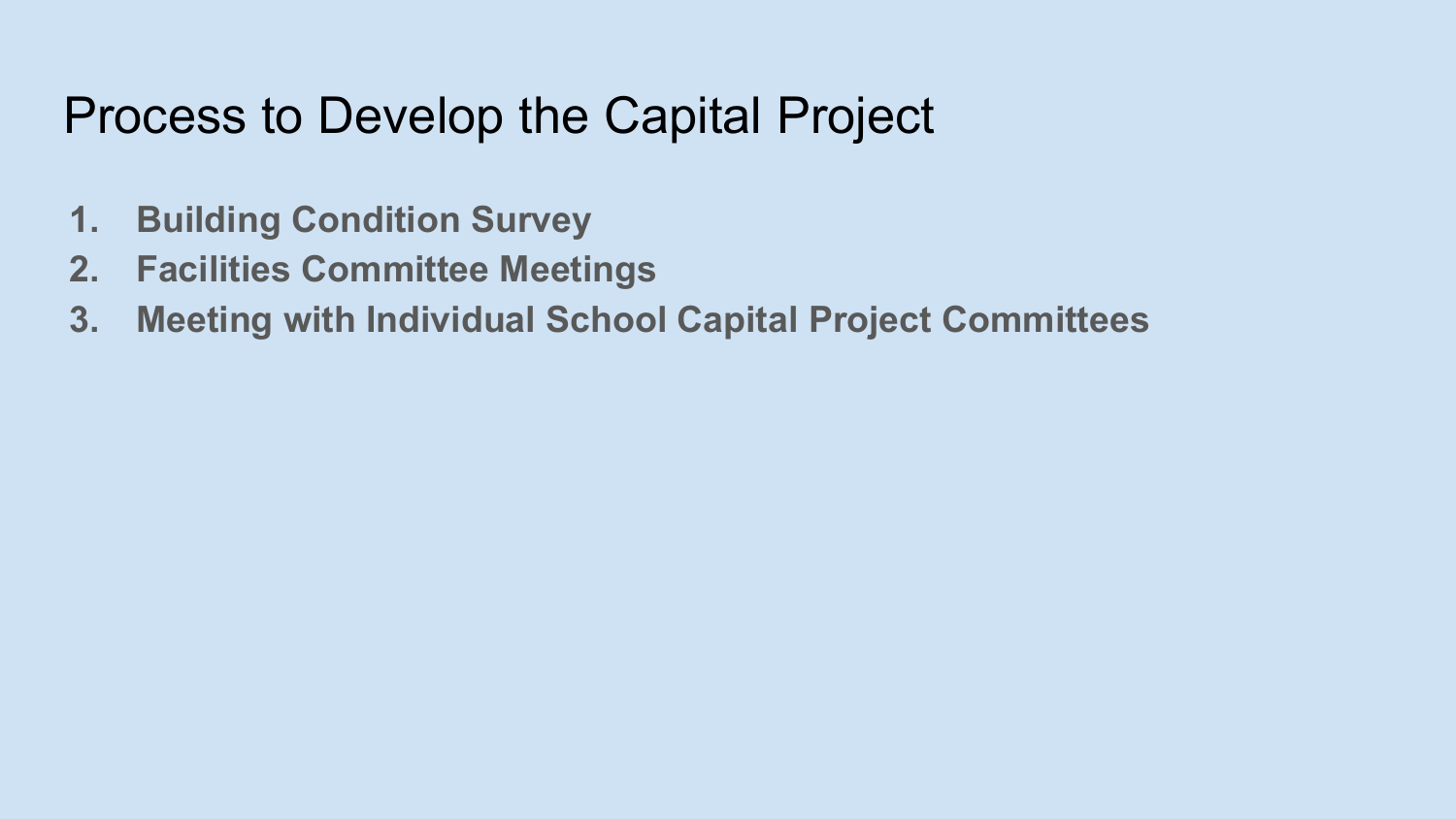#### Future Process

**September 8 Board Meeting**

**Updates at Board Meetings**

**Community Meetings- Zoom Town Halls and In-Person Town Meetings**

**Mailers**

**Public Hearing**

**October 26 Vote**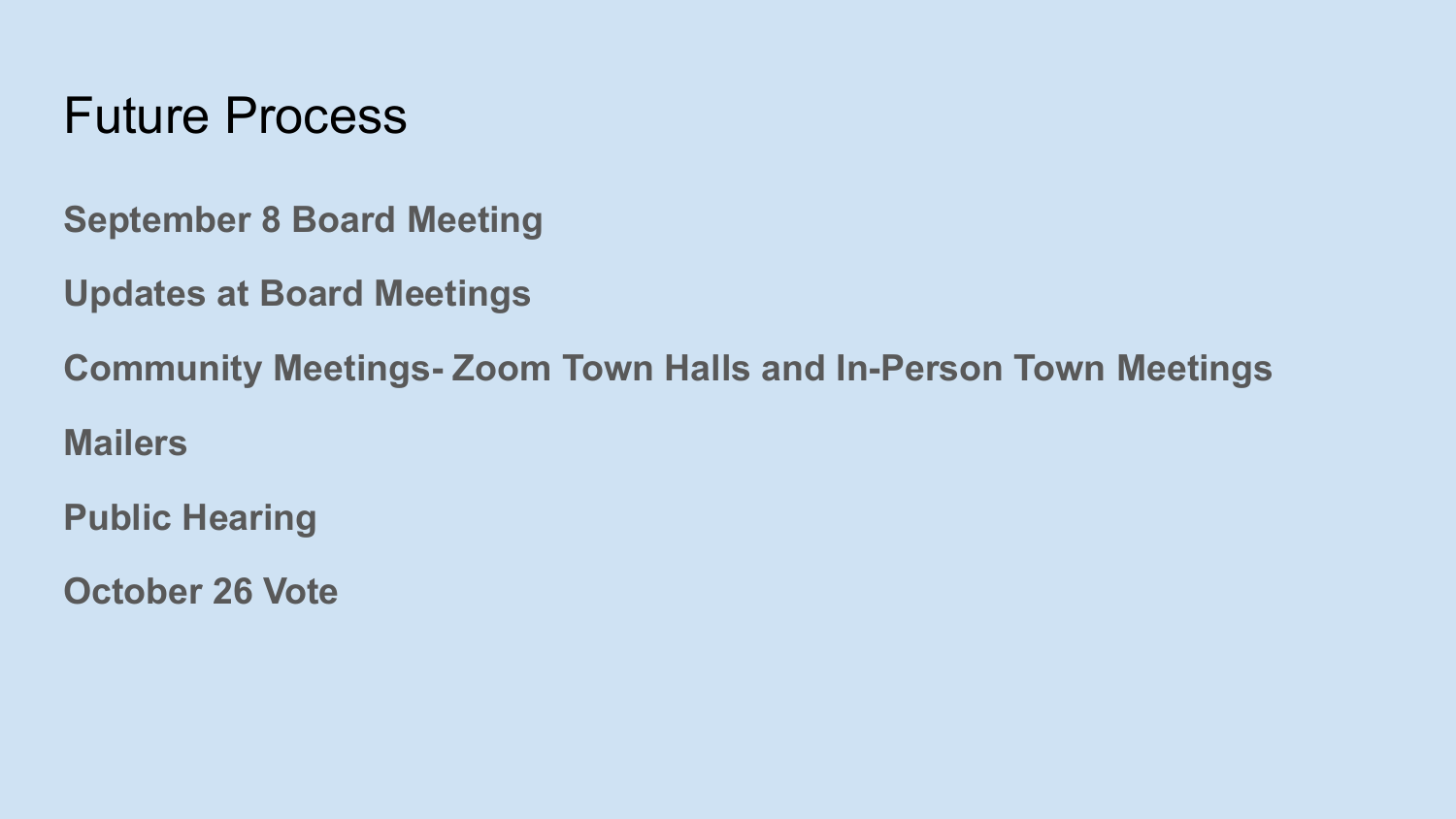#### Beacon High School

**Roof repairs**

**Science Labs upgrades/renovations**

**TV/Multi-media Studio upgrades/renovations**

**Track renovations**

**Pool finish**

**Fitness Center upgrades**

**Emergency Lighting**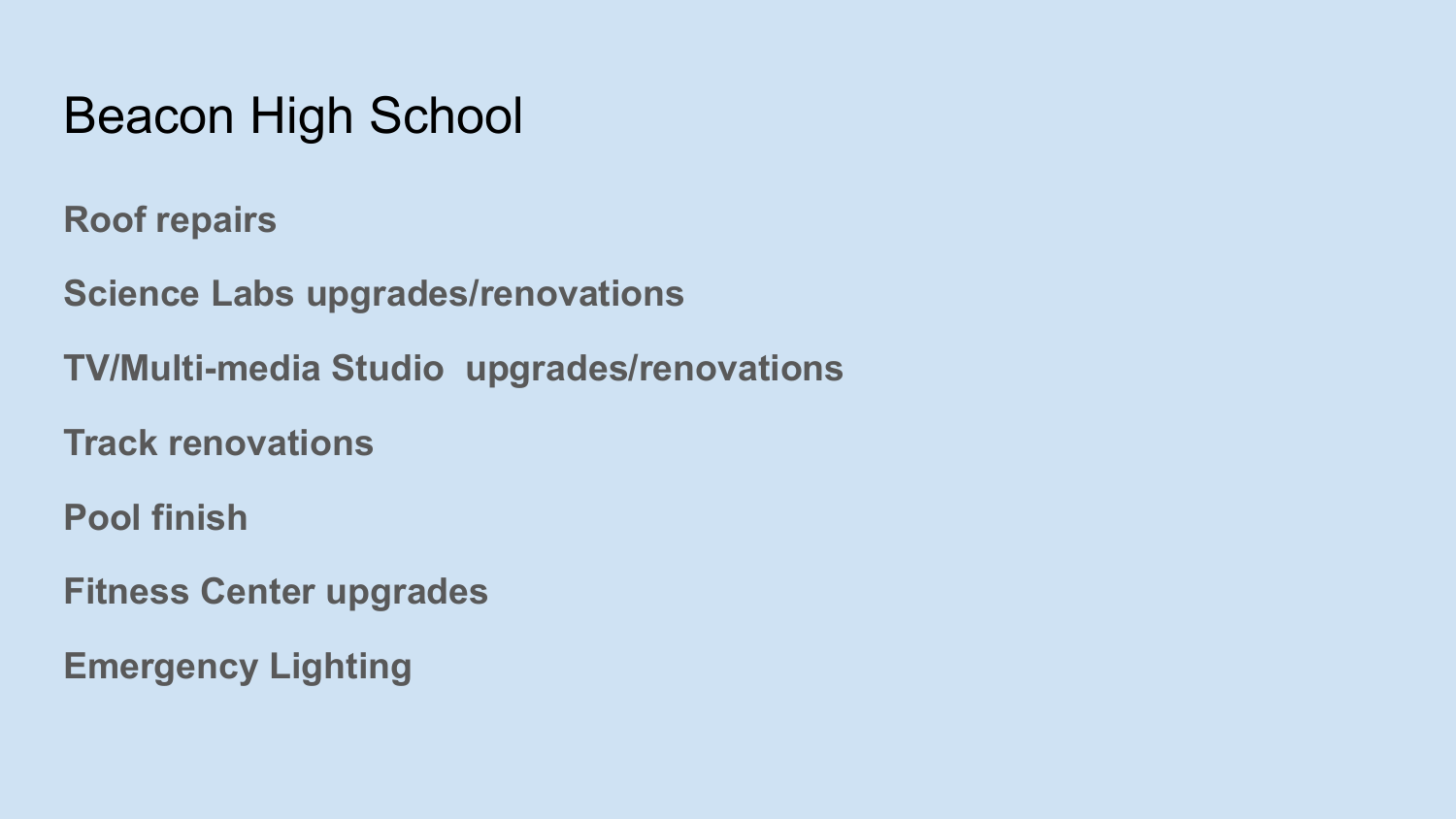## Rombout Middle School

**Two science classrooms/labs upgrades/renovations**

**Two art classrooms upgrades/renovations**

**Roof repairs**

**Ceilings in corridors**

**Parent drop off/ Bus Loop**

**Electrical work**

**Ventilation**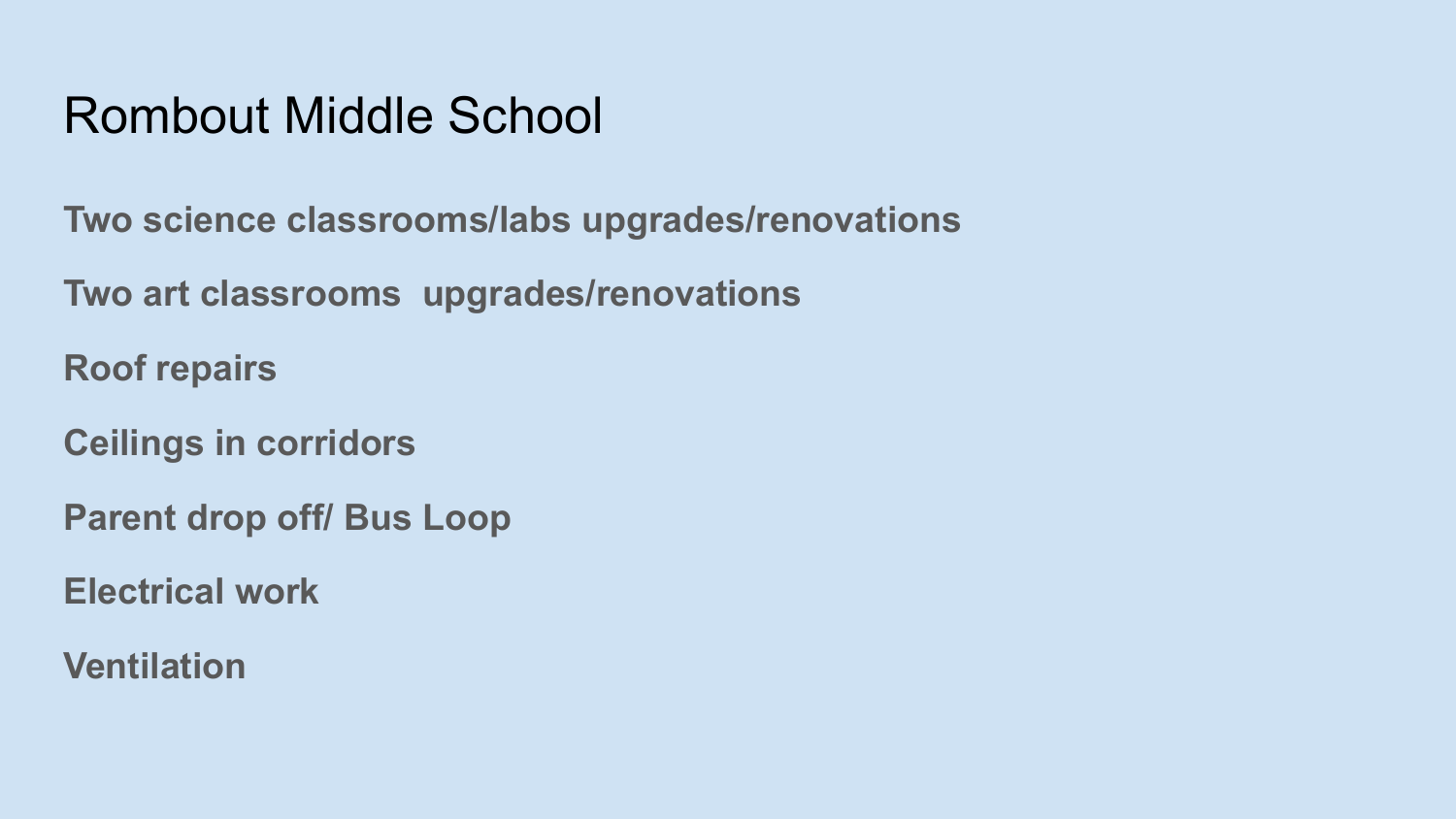# JV Forrestal Elementary

**Playground upgrades**

**Corridor windows in lower floor**

**New boiler**

**Lighting interior hallways**

**Unit ventilators**

**Parking paving**

**ADA upgrades**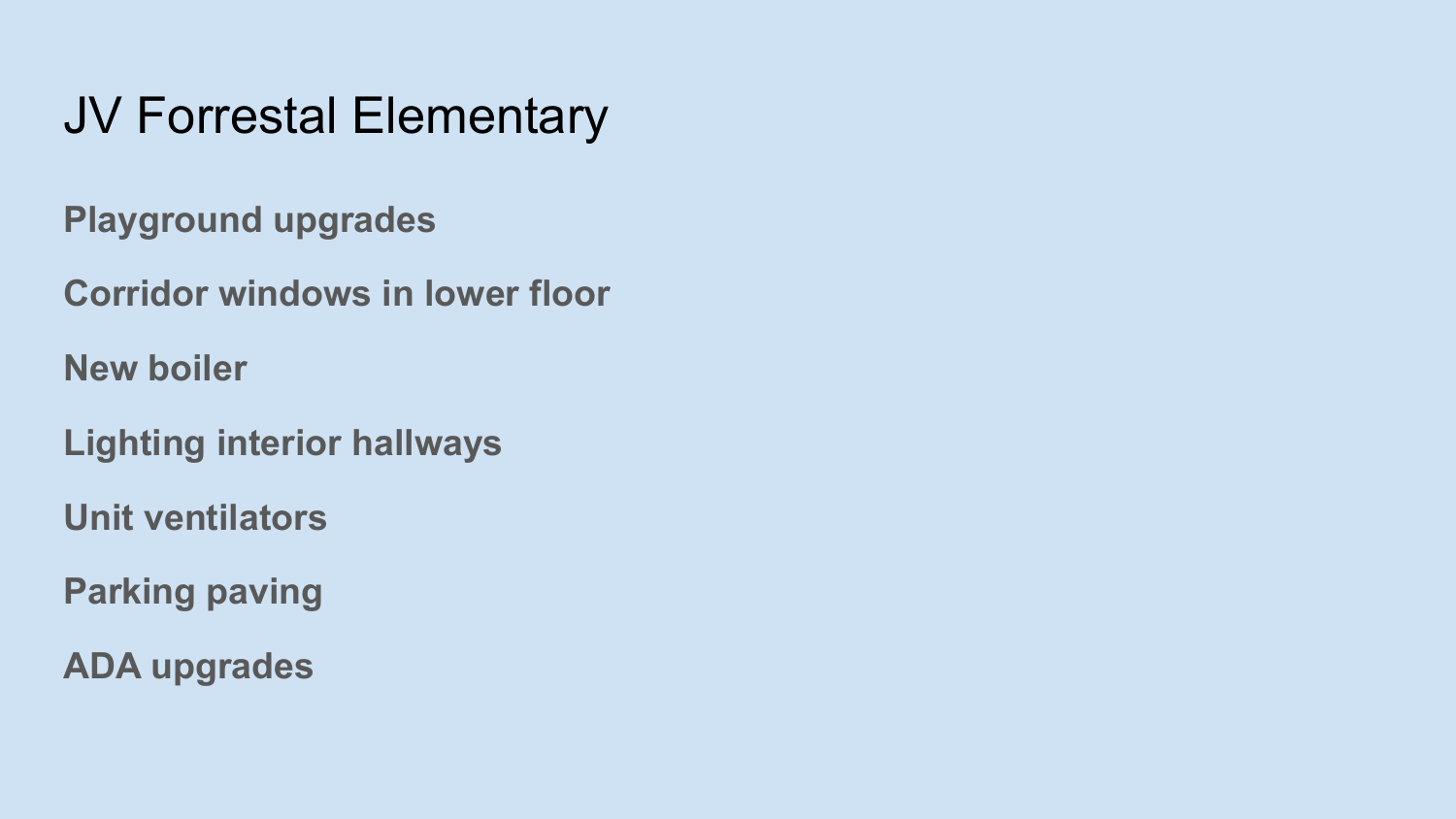# Glenham Elementary School

**Secure front entrance**

**Parking lot and Front Loop Paving and Redesign**

**Classroom improvements**

**Unit ventilators**

**New Boiler**

**Ada Upgrades**

**Septic Improvements**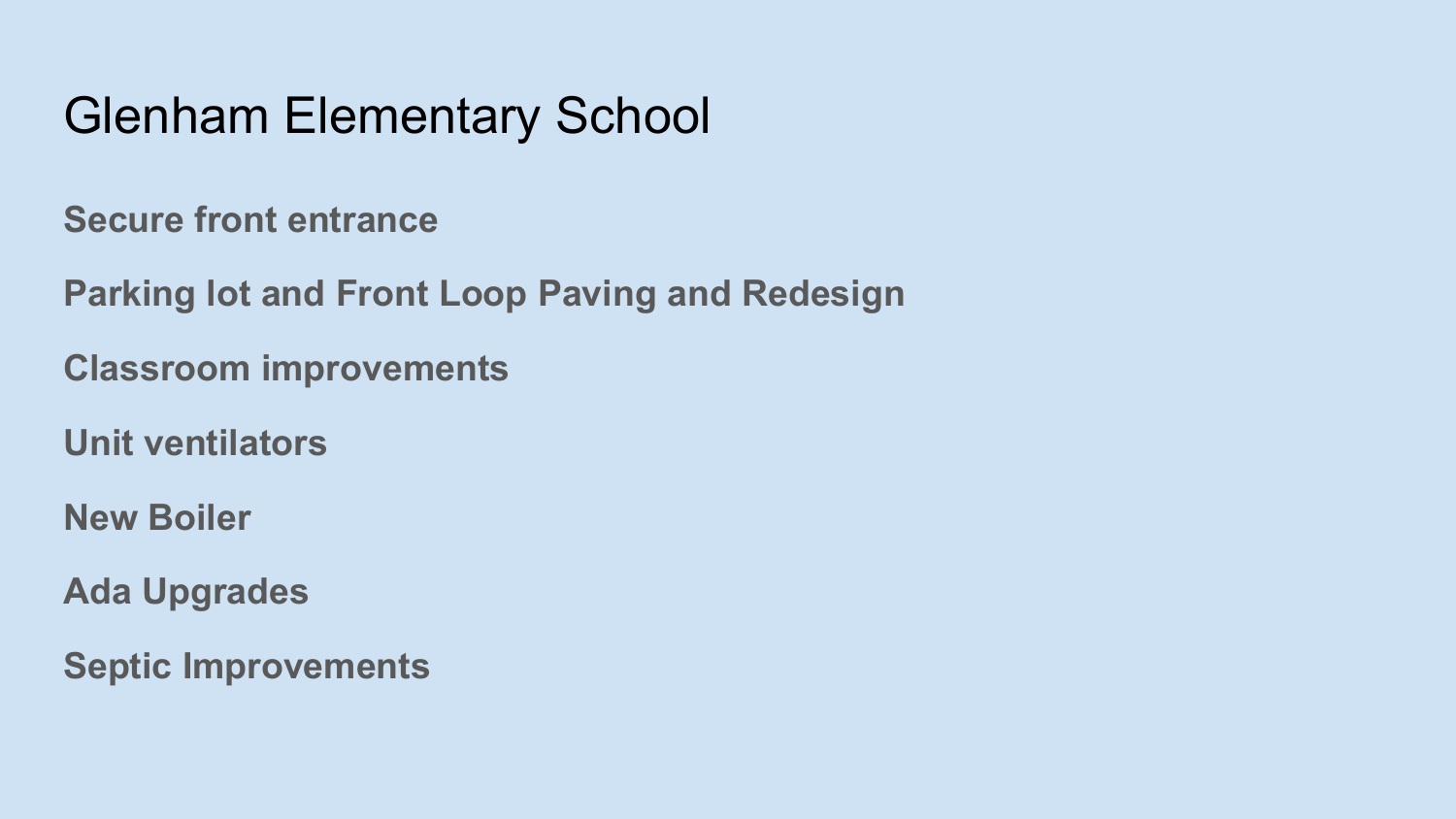# Sargent Elementary School

**Library Media Center in main hallway**

**ADA upgrades**

**New boiler**

**New lighting in corridors**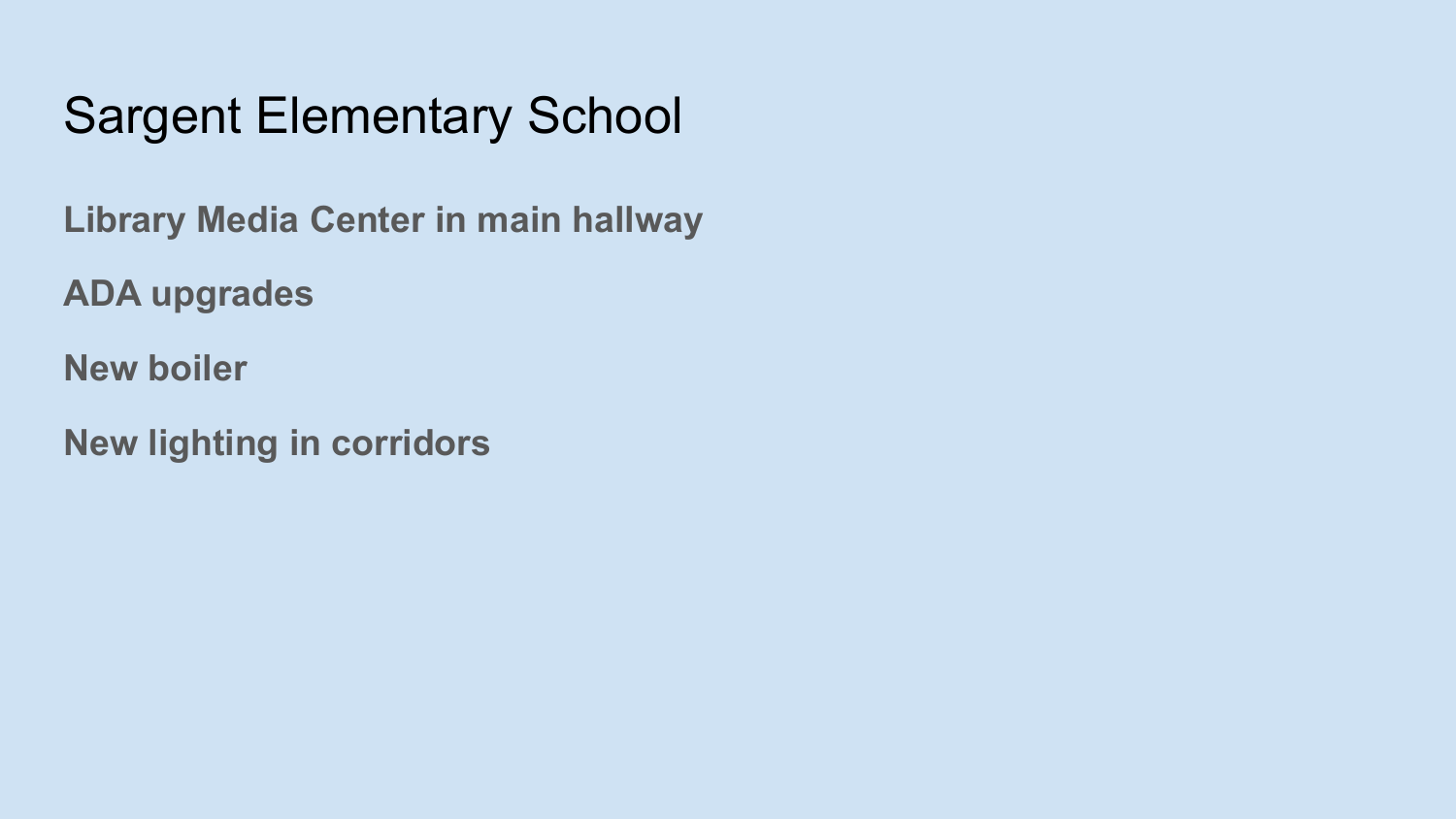# South Avenue Elementary School

**Upgrade playground and play fields behind school**

**Paving front of school**

**Emergency Lighting**

**Ventilation**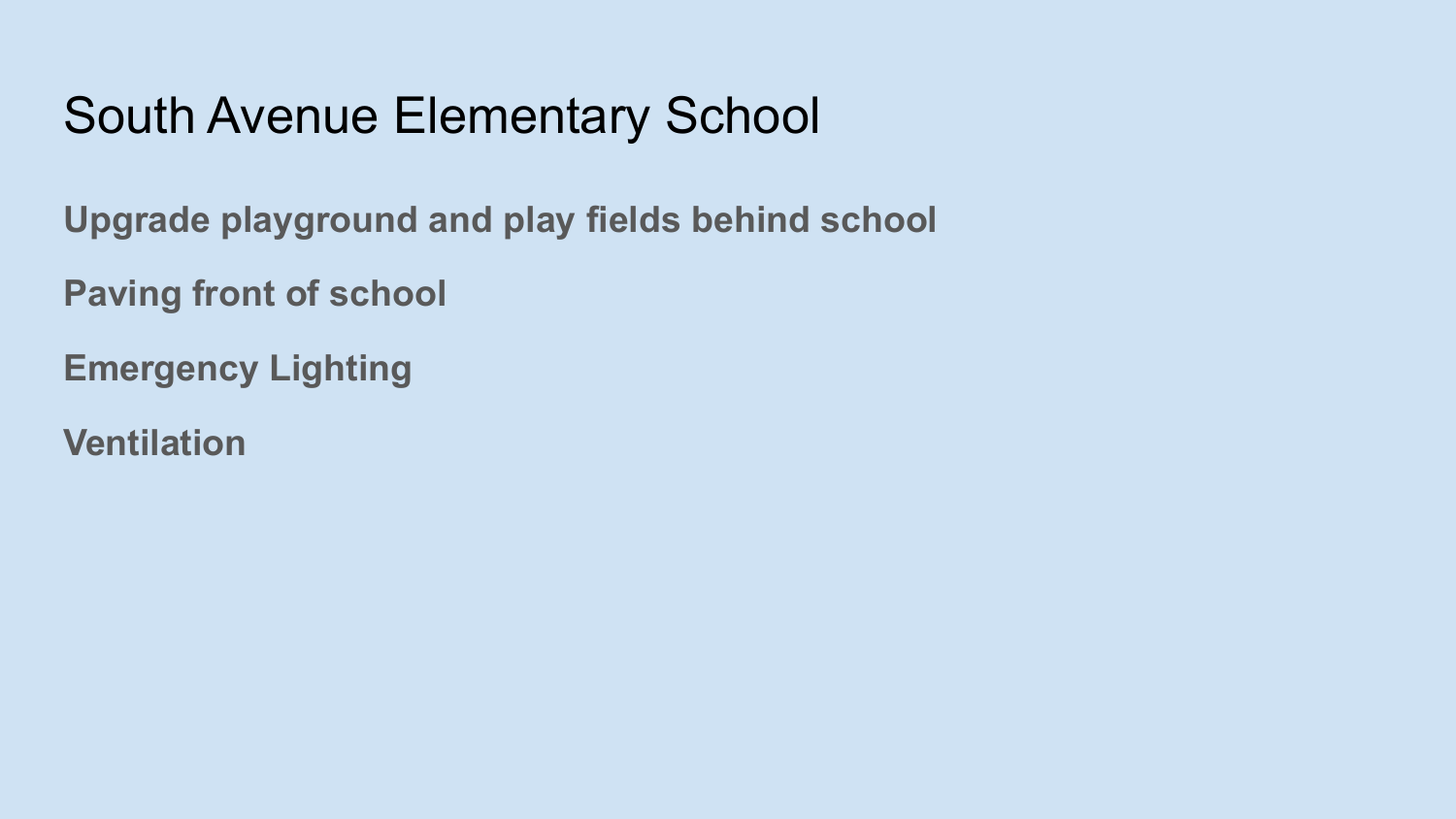# Transportation Department

**Replace bus wash system**

**Electrical work**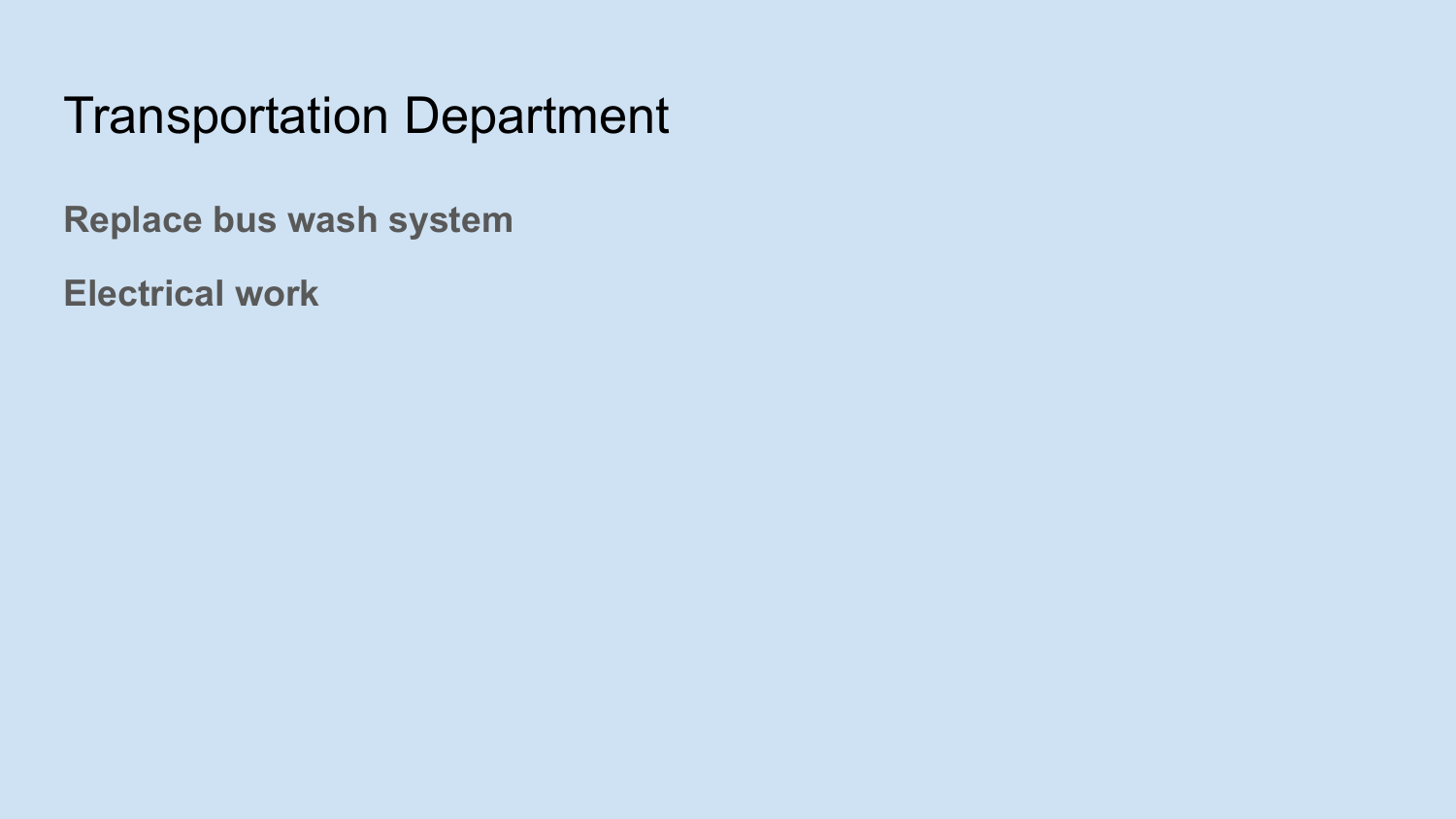#### Financing the Capital Project

**Total amount of the proposed Capital Project is \$26 million.**

**We will be using \$1 million from a Capital Reserve, \$600,000 from unappropriated fund balance and issuing a bond for \$24,400,000.**

**We will be retiring some debt so This project will be tax neutral!**